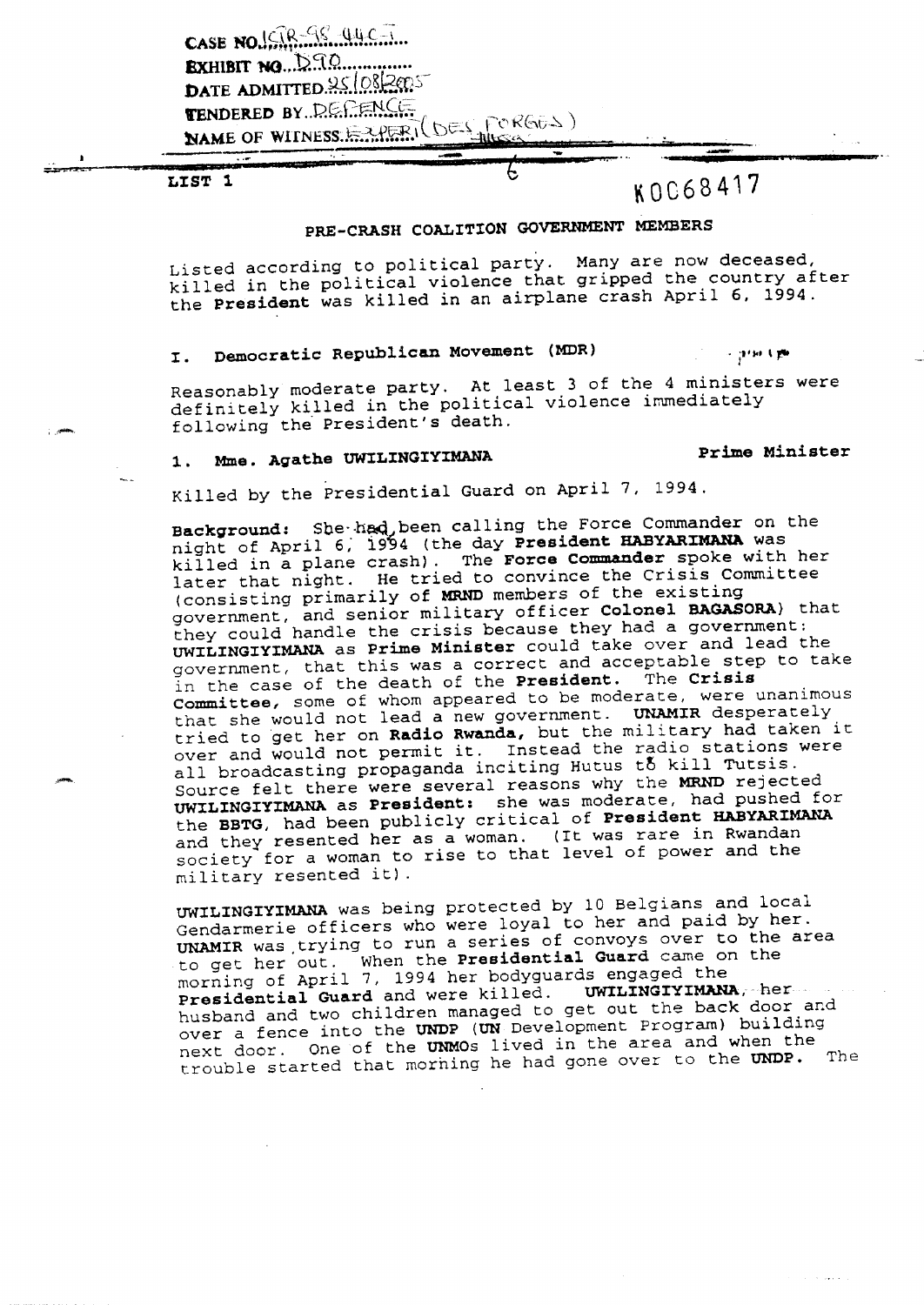head of UNDP, Mr. Lee, was out of the country. His French<br>deputy called UNAMIR HQ and asked them to get over there immediately. The area had been cordoned off by the presidential Guard and UNAMIR was unable to get through.

 $\frac{1}{2}$ 

للقوار الأناوي

i<br>Album - Album - Album - Album - Album - Album - Album - Album - Album - Album - Album - Album - Album - Album

o The Presidential Guard searched the the gate down at the<br>her so went next door and were bashing the gate down at the UNDP building (this was a secure building so quite a bit of co force was required). UWI~ING~¥~MANA tol~ the UNMO to take her children and get out. She and her husband opened the gate and contain the she results in the state of the state of the state of the state of the state of the state of the state of the state of the state of the state of the o children and get out. She and her hussend spence the gave the<br>co surrendered themselves to the Presidential Guard, knowing that C\_D they would be killed. The UNMO got the children out and over the fence to a safe building, where he stayed with them for about three days, until UNAMIR learned of their location and was able to rescue them. The children were subsequently evacuated to a safe third country. /

UWILINGIYIMANA and her husband were beaten to death on doubt i street in front of the UNDP building. There is no doubt that this is what happened because UNDP staff witnessed it. bodies were then lashed to the back of the Presidential Guard vehicles and dragged through downtown Kigali. Their bodies were hung in the central square.

The Presidential Guard took the 10 Belgian UN soldiers to the RGF army headquarters, where they were beaten to death (details will be provided in a subsequent report in this series).

# 2. M. Anastase GANASANA  $\sim$   $\blacklozenge$  Foreign Affairs & Cooperation

الموالينو والأنجليس والمتحدث المتملحة المتحر

 $\mathbf{r}$ 

Reportedly deceased. Source considered GANASANA a real moderate. Unfortunately he convinced UNAMIR officials during the reconnaissance trip in August 1993 that everyone sincerely supported the peace process. He was perceived, to be a major player on the government side, a moderate representing a moderate group (which turned out to be incorrect, as the government was not moderate). He led a joint delegation to New York with Patrick MAZINPAKA (RPF) in September 1993, when

| UNAMIR was stalled in the process of getting a mandate. He was largely responsible for convincing the UN and the US State Department that a UN peacekeeping mission was required in Rwanda.

In April 1994 in his role as Foreign Minister he went with President HABYARIMANA to Tanzania. It is believed that the President of Tanzania told him he must deal. In the weeks before his alleged assassination he had gone to Burundi, Zaire and Uganda. The diplomatie community had been putting intense pressure on the President because he could break the political stalemate and it is believed that he agreed that night to form the BBTG.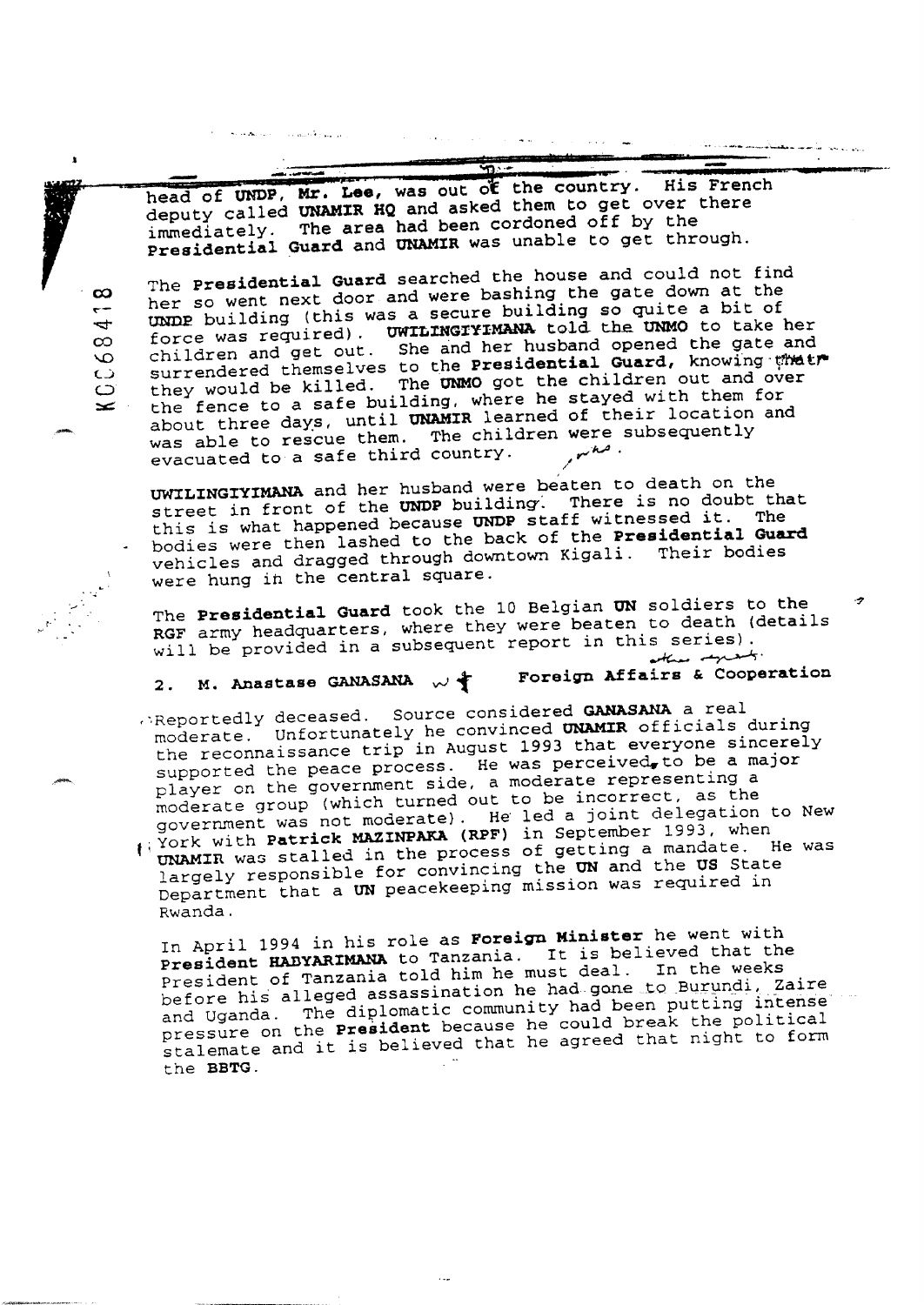KOC68419 , ...... " ................. "~"

| <u>in and the first of the state of the first of the component construction of the component of the construction of the construction of the construction of the construction of the construction of the construction of the cons</u> |                                                                                                                     |                                                                                                                                                                                                                                |  |
|--------------------------------------------------------------------------------------------------------------------------------------------------------------------------------------------------------------------------------------|---------------------------------------------------------------------------------------------------------------------|--------------------------------------------------------------------------------------------------------------------------------------------------------------------------------------------------------------------------------|--|
|                                                                                                                                                                                                                                      | and the contract of the contract of the contract of the contract of the contract of the contract of the contract of | the company's the company's second second second second second second second second second second second second second second second second second second second second second second second second second second second secon |  |
| <u> 1980 - Pierre Barbara, professor e</u>                                                                                                                                                                                           | <b>ANTISTIC</b>                                                                                                     |                                                                                                                                                                                                                                |  |
|                                                                                                                                                                                                                                      |                                                                                                                     |                                                                                                                                                                                                                                |  |

GANASANA should have been on the flight back with him on April 6, 1994, the day the plane crashed. He was not on the flight because there was no room £or him; the President of Burundi was also in Tanzania and President HABYARIMANA offered him a ride, taking what had been GANASANA's seat on the plane. Thus it appears to have been a coincidence that the President of Burundi was also killed. Source thinks that President Burundi was also killed. Source thinks that a some HABYARIMANA had agreed that night in Tanzania fo some kind of deal.

 $GANASANA's$  family was still in Kigali, and when  $T_{MIR}$  is  $f \in \mathbb{R}$ . engulfed Rwanda after the plane crash, he phoned Unamir staff and asked them to look for them. They checked his modes, which had been looted but there was no blood or bodies. They tried a few other places but were unable to locate GANASANA's family and had to concentrate on helping people whose whereabouts were known to UNAMIR.

Source said he is a moderate leader, popular with the RPF, but as a Hutu he carries weight within the Hutu community, and if he is still alive would be an ideal candidate for a government position. Source was impressed with him as a trustworthy person-

3 M. Jean-Marie Vianney MBONIMPA  $3<sub>1</sub>$ 

Primary & Secondary Education

Information

Defence

4. M. Faustin RUCOGOZA

Deceased

Il. National Republican Movement for Democracy & Development (MRND)

The old presidential single party - all survived the war. Some of them seemed quite reasonable (but probably were not).

M. Faustin MUNYAZESA Home Affairs & Communal Development

Very taciturn.

l° .. f

2. M. Augustin BIZIMANA  $\int_{-\infty}^{\infty}$ 

Source described him as a very sly fox, extremely close with source of power, namely the President. He had dealing was company in Buffalo, USA. Very hard-line, although he was briefly moderate in, February 1994, only to go be speculate hard-line again in Match 1994. Source did not speculate on what these swings meant.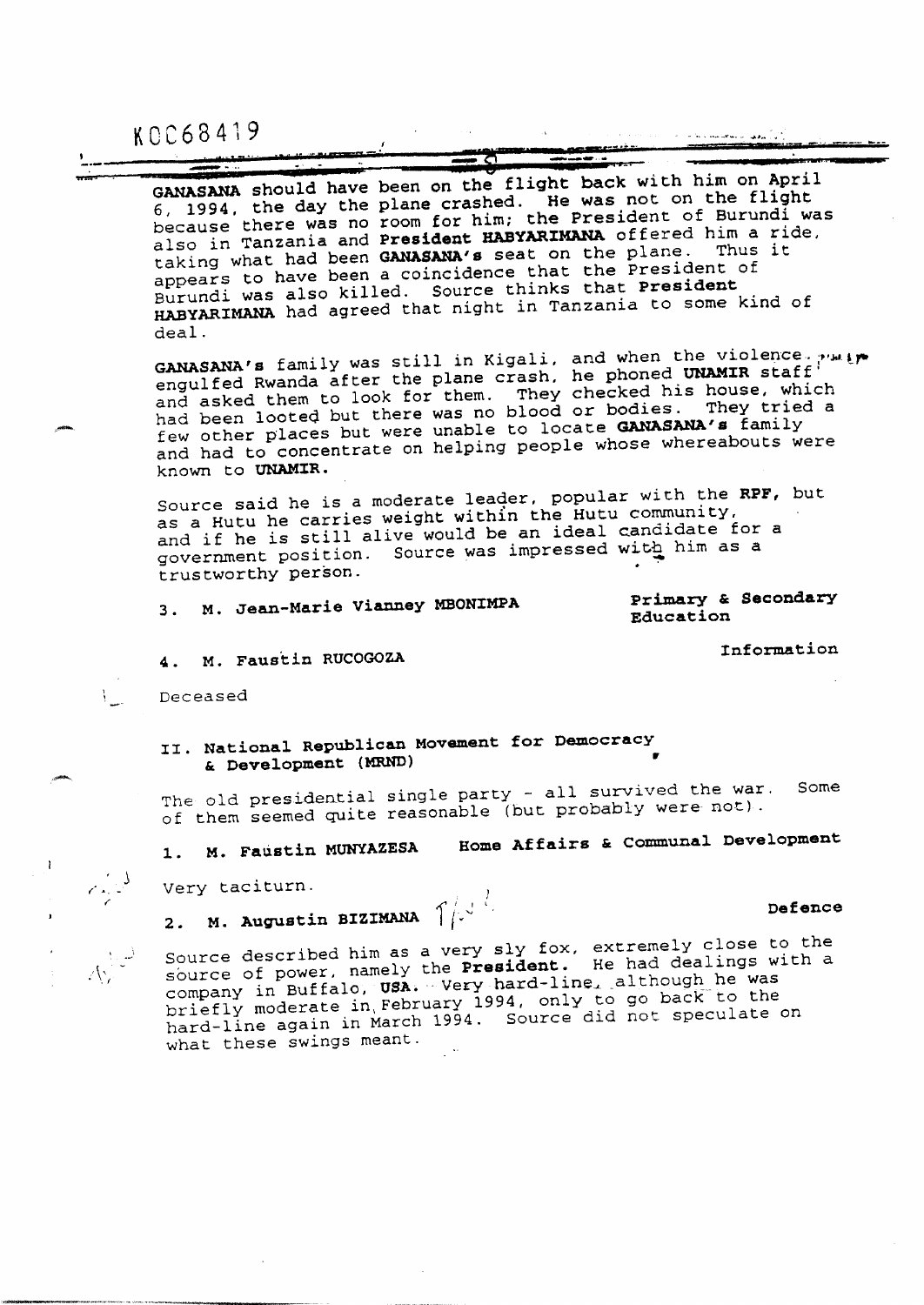.\_ ¯ .....~- -.~- ¯ ~ ~' .....~i~~~i ~iï~ '~~~ .... He considered him a really bad person, very likely high up in the organization of the Third Force, the militia groups<br>responsible for sabotaging the peace process. He was out of responsible for sabotaging the peace process. He was independent the country on April 6, 1994, he thinks as Head of the  $\mathcal{C}$ CO Cameroon, possibly related to his role as Head of three of three of three of three of the Olympic as  $\frac{1}{2}$  $\zeta$  committee for Rwanda. He was out of the picture is reappeared in four days and then suddenly reappeared. Once he reappeared he to four days and then suddenly reappeared. Once he reappeared four days and then again. Source believes he was very heavily became a fronc man eyern: concept acception of the mass interesting<br>to involved in planning and executing the massacres, and is likely still high up within the ex-government structure. د با<br>تعد

He had extensive land and business holdings in Bayumba in . – дана в <del>ум</del> northern Rwanda. Bayumba is an MRND, Hutu city. He ordered the ' RGF to defend the area, which was a bad military decision for the RGF. They should never have tried to defend Bayumba because it was a trap.<br>
destroyed 7 government battalions and gained a major S. because it was a trap. The RPF, invading from bordering<br>Burundi, destroyed 7 government battalions and gained a major<br>hold in northern Rwanda. It was the first major city to fall to  $\sim$   $\mu$ <sup>o</sup><sup>1</sup>,  $\mu$ <sub>bo</sub>ld in northern Rwanda. It was the first major city

the RPF.

### Superior Education & 3. M. Daniel MBANGURA scientific Research

Source indicated he was a difficult man to deal with...

4. M. Prosper MUGIRANEZA

This man did not stand out.

5. M. Augustin NGIRABATWARE 1<br>Very smart young man with a PhD. in political science. Source Very smart young man with a PHD. In political science difficult to understand why someone with this education took such a hardline thinks he may have studied in Montreal. It was such a hard position against the RPF. He was brilliant and powerful and enparently ran a good ministry under more more expenditures. somewhat like Treasury Board in the Canadian system. The Planning ministry controlled all government experients.

It was Source's impression that the third force had  $\mathbf{1}$ extensive links to hardliner government ministers and included the militias of the government parties, such as the INTERHAMWE and the POWER, parts of the Hamilton suggested that these groups aimed to subvert and sabotage Gendarmerie and the Presidential Later subvert and sabotag the peace process and were being trained to conduct massacres and perpetrate genocide against the Tutsi minority.

### Planning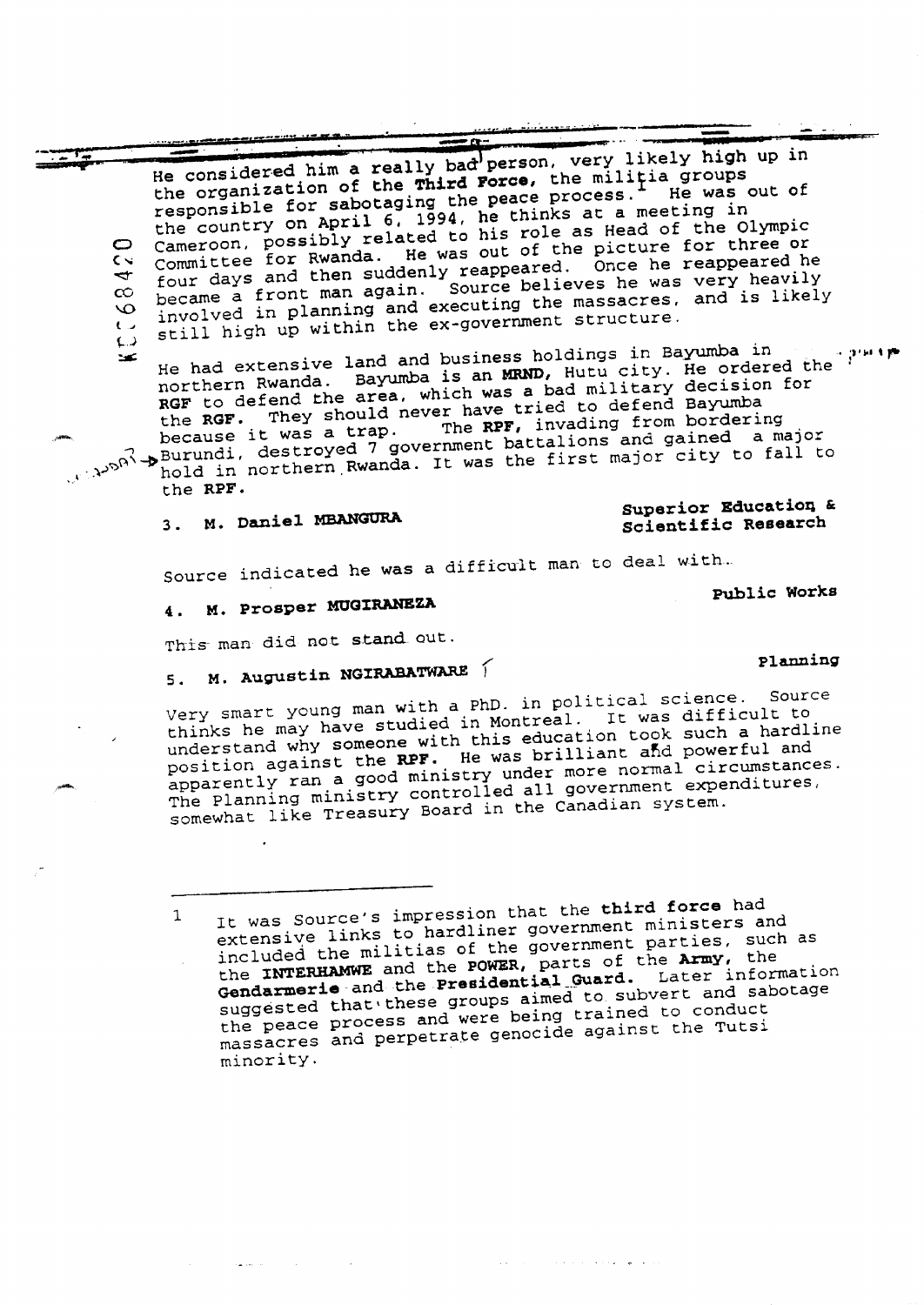6. Dr. Casimir BIZIMUNGU AUUDO421<br>He rented a house to some of the senior UNAMIR staff. The houseboy at the rented house was BIZINUNGU's nephew, a nice. boy, possibly there as a spy. He and another household worker were killed (no details provided). BIZIMUNGU was hardline MRND.

### 7. M. Andre NTAGEROP

/

Transport & communications

Source called  $\lim_{n \to \infty}$  for 13 or 14 years. He was a survived. source carred minister for 13 or 14 years. He was a survivor.<br>a government minister for 13 or 14 years. He was a survivor. Source met him several times. Ha studied in Montreal and Quebec City, and liked to speak (and swear) in Quebecois. was always around, always involved, not overtly but clearly a player in any political action. NTAGERURA did not hide the thought that he believed there was a regional Tutsi conspiracy to take over the country. He simply could not see how Hutus could possibly vote for the RPF. He could not imagine or could possibly vote for the RPF. He could not imagine or political views. He thought it was incomprehensible that a majority Hutu nation might end up with a Tutsi government. Ha was quite vociferous about these views.

With regard to the idea of a Tutsi conspiration the Tutsis wanted a hardline MRND and Contral African Empire, with the Tuts resurrection of the Tutsi Central African Empire, with Rwanda joined up with neighbouring countries. The idea was that the Tutsi would join with the Batusi and Watusi peoples. A new Central African Empire would be based on Uganda, portions of Laire and Tanzania, Rwanda and Burundi. It would resurrect the monarchy and reduce all Bantu people to serfdom.

Although this theory was considered to have no basis in fact and was generally discredited, NTAGERURA was not the only one to promulgate it. When handing out visas, the then Rwandan Ambassador to Canada apparently told Canadians about this was with the men handing out visas, the about this to P ........ ntl v ~old Canadians about this where the canada and the capacity, and that the RPF was just a front for this plan. It theory, and check government Millischer creating provided  $\alpha$  good example control their ministrles. Ambassadors received their orders from their political party, not their minister. The Rwandan Ambassadors fo the UN and Uganda also espoused views contrary to the Foreign Minister.

Family & Women's Promotion 8. Mme. Pauline Normation a source had no information about the manufacture her, but did not the was shell been was a shell be was a shell much of a player.<br>9. M. Callixte NZABONIMANA

9. M. Calliaco  $P^2$ 

Youth & Cooperative Movement (

source did not trust him. ...He thought  $\frac{1}{n}$  the free. for youth movements which increase

 $^{10}$  KDL68421 Health

- prio t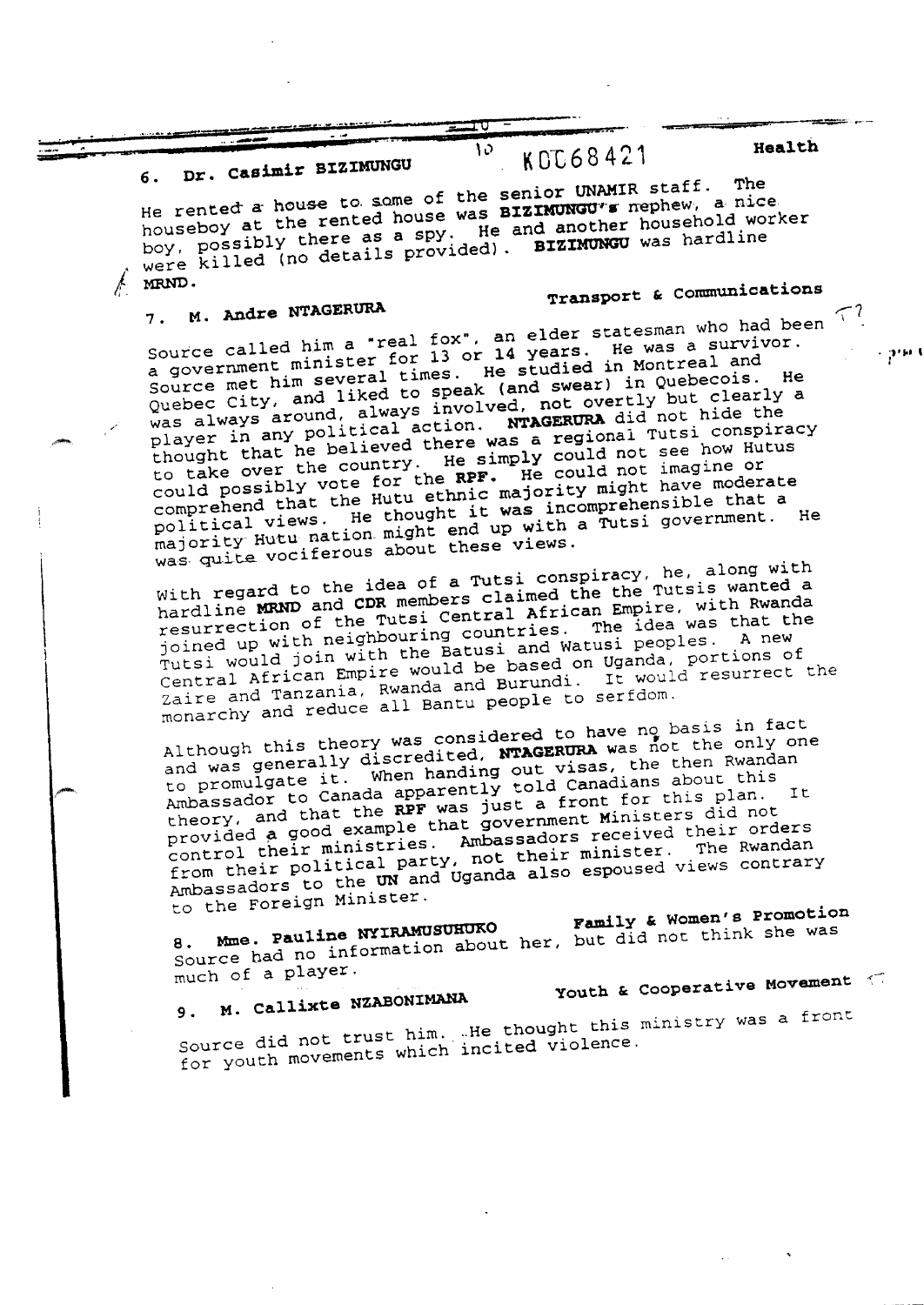III. Social Democrat Party (PSD)  $\sim$  KOC63422 Source indicated this party was generally moderate except for GATABAZI (now deceased). 1. M. Frederic NZAMURAMBAHO Agriculture & Animal Raising Deceased. 2. M. Marc MUGENERA 3. M. Felicien GATABAZI Hardliner, deceased. Finance Public Works & Energy IV. Liberal Party (PL) The first two ministers from the Liberal Party were moderates but swung more towards somewhat hardline policies of the MRND. 1. Mme. Agnes NTAMABYALIRO Very difficult to deal with. 2. M. Justin MUGENZI Justice COMMERCE, INDUSTRY & COTTAGE INDUSTRY (CRAFTSMEN) Source had a very poor opinion of him - "a real jerk". He had been a great friend of Landouald NDASINGWA, a Tutsi (see #3.<br>below). MUGENZI had been with NDASINGWA in a Tutsi party, below) **MUGENZI** had been with NDASINGWA in a Tutsing sides then switched and was against him. He kept switching to find He sponsored and built antagonism, rather than this and had solutions. Rumour was that he had a lot and the MRND party to bought off by friends of the President and the MRND party to switch sides and that was why he was holding such a hard line.

Source characterized MUGENZI as very unstable, sacrificing friendsh±ps for money. His political views are "all over the place"

 $\tau$ 

He was supposedly shot at one day, so he came to UNAMIR for protection. UNAMIR went to the RPF to complain. KAGAME apparently laughed and said "you think it was us? I'll tell you one thing, if we had shot at him we would have killed him".

## MUGENZI'S ROLE IN THE POLITICAL STALEMATE

A list of representatives of the Liberal Party which the government could not resolve was the main issue causing the political stalemate in forming the BBTG in early January 1994. The ARUSHA ACCORD spelled out how many seats and deputies each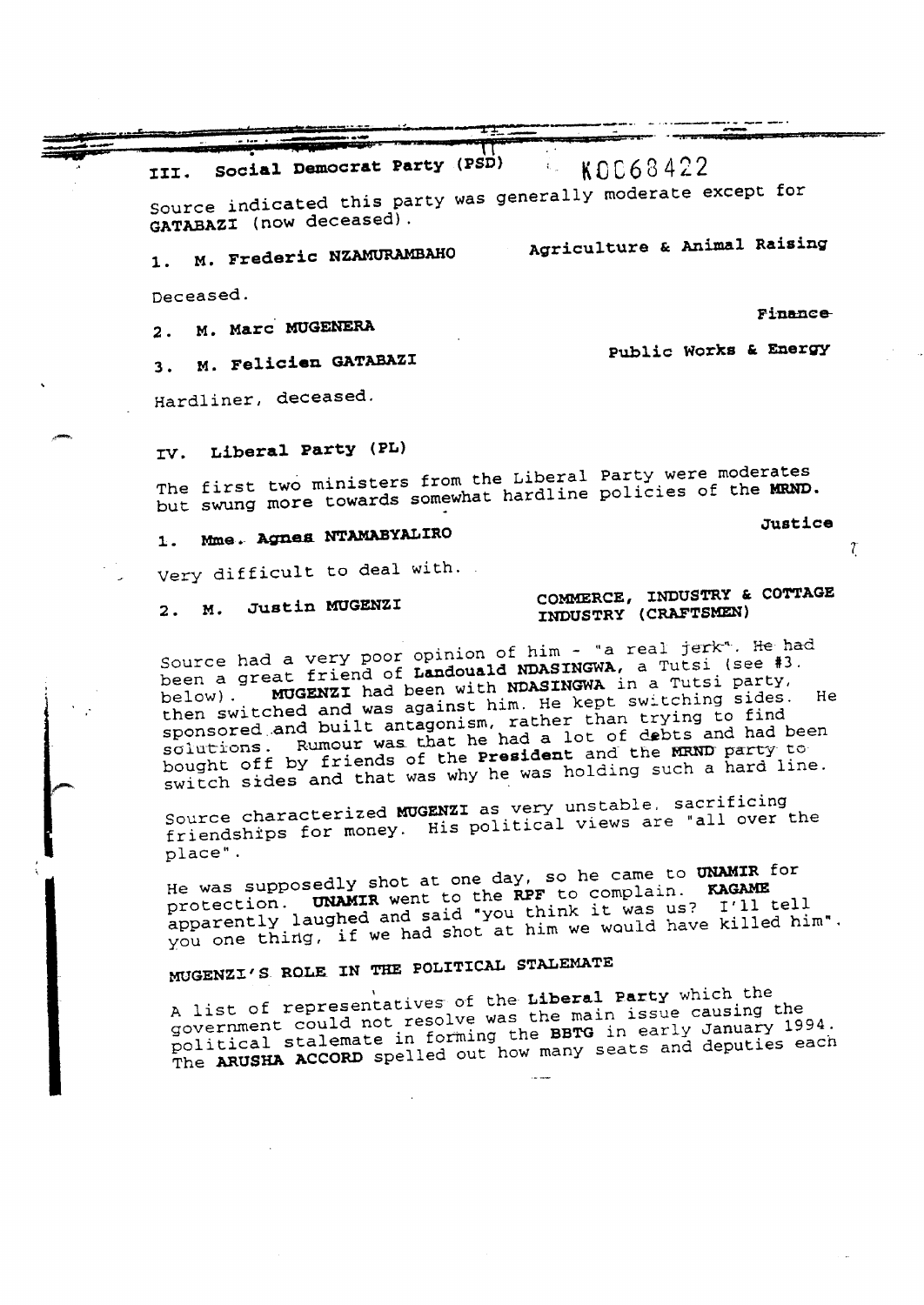### K0068423

LJ.

|  |  | party would get in the new BBTG. There were three parties       |  |  |
|--|--|-----------------------------------------------------------------|--|--|
|  |  |                                                                 |  |  |
|  |  | which suffered splits and had difficulty resolving their lists; |  |  |
|  |  | the MDR and one other (name not recalled) eventually resolved   |  |  |
|  |  |                                                                 |  |  |
|  |  | the problems, but the Liberal Party did not.                    |  |  |
|  |  |                                                                 |  |  |

A congress was held and NDASINGWA and a slate of deputies were elected. Subsequently, MUGENZI was allegedly paid by the President to split the party. This split was very important because the way the PL voted could swing the balance of power.<br>MUGENZI claimed to be the real leader of the Liberal Party, and presented his list of deputies, most of whom were new to the party and clearly MRND plants. NDASINGWA countered that he remained the leader and presented his list of deputies. The ARUSHA ACCORD was agreed to by all the political parties, but there was only one Liberal Party so there could only be one slate of deputies to represent it. An attempt was made to swear in the new BBTG, but when the names of the deputies of the PL represented by MUGENZI and his faction were read out, the RPF walked out and refused to participate further.

Source went to his house one evening to issue an invitation to a meeting with NDASINGWA to try to resolve the split in the party. Source spoke to his wife who said he was not there; she took the message into the house and then returned still insisting he was not there. Source was quite certain he was there but did not wish to acknowledge the message or attend the meeting. The militia bodyguards then told the UNAMIR men that they must leave.

Source thinks MUGENZI escaped Rwanda before the war started and fled to Nairobi. Source was concerned he might try to come to Canada, because he had already visited the Canadian Embassy in Nairobi and he had a lot of money. While in Nairobi he met with the Canadian Ambassador, and apparently spoke in a derogatory way about the Canadian UN Force Commander, claiming that it was his fault that the civil war was engulfing Rwanda. Source does not know his current location, but does not believe he could return to Rwanda; the RPF would go after him because of his actions in preventing the formation of the BBTG. Source<br>did not believe that MUGENZI was tied in tightly enough with the MRND to be welcome with them.

### M. Landouald NDASINGWA  $3.$

### Labour & Social Affairs

Deceased. He was a really moderate politician, very popular outside the RPF. UNAMIR staff generally called him by his first name, which was also spelled Lando or Landoin. His wife was québècoise. UNAMIR had been informed that their children were Canadian citizens in case an evacuation became necessary. Landouald and his wife were both killed in the first hours of<br>the fighting, on April 7, 1994 by the Presidential Guard (as<br>was the Prime Minister, Agathe UWILINGIYIMANA).

CEODET

للروائق وأعداد